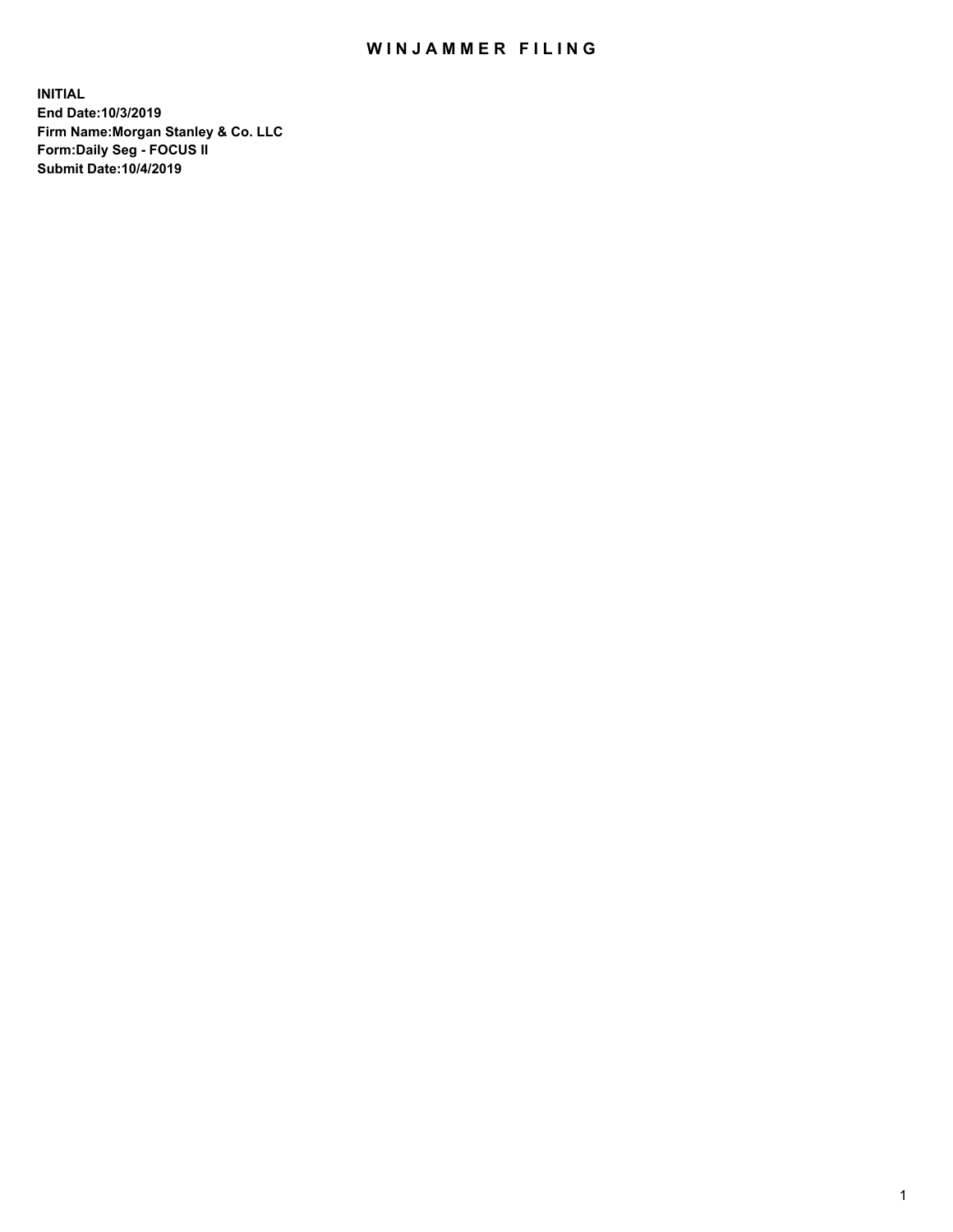**INITIAL End Date:10/3/2019 Firm Name:Morgan Stanley & Co. LLC Form:Daily Seg - FOCUS II Submit Date:10/4/2019 Daily Segregation - Cover Page**

| Name of Company                                                                                                                                                                                                                                                                                                                | Morgan Stanley & Co. LLC                               |
|--------------------------------------------------------------------------------------------------------------------------------------------------------------------------------------------------------------------------------------------------------------------------------------------------------------------------------|--------------------------------------------------------|
| <b>Contact Name</b>                                                                                                                                                                                                                                                                                                            | <b>Ikram Shah</b>                                      |
| <b>Contact Phone Number</b>                                                                                                                                                                                                                                                                                                    | 212-276-0963                                           |
| <b>Contact Email Address</b>                                                                                                                                                                                                                                                                                                   | lkram.shah@morganstanley.com                           |
| FCM's Customer Segregated Funds Residual Interest Target (choose one):<br>a. Minimum dollar amount: ; or<br>b. Minimum percentage of customer segregated funds required:% ; or<br>c. Dollar amount range between: and; or<br>d. Percentage range of customer segregated funds required between:% and%.                         | 235,000,000<br><u>0</u><br><u>0 0</u><br>0 Q           |
| FCM's Customer Secured Amount Funds Residual Interest Target (choose one):<br>a. Minimum dollar amount: ; or<br>b. Minimum percentage of customer secured funds required:%; or<br>c. Dollar amount range between: and; or<br>d. Percentage range of customer secured funds required between:% and%.                            | 140,000,000<br><u>0</u><br><u>00</u><br>0 <sub>0</sub> |
| FCM's Cleared Swaps Customer Collateral Residual Interest Target (choose one):<br>a. Minimum dollar amount: ; or<br>b. Minimum percentage of cleared swaps customer collateral required:% ; or<br>c. Dollar amount range between: and; or<br>d. Percentage range of cleared swaps customer collateral required between:% and%. | 92,000,000<br><u>0</u><br><u>00</u><br>0 <sup>0</sup>  |

Attach supporting documents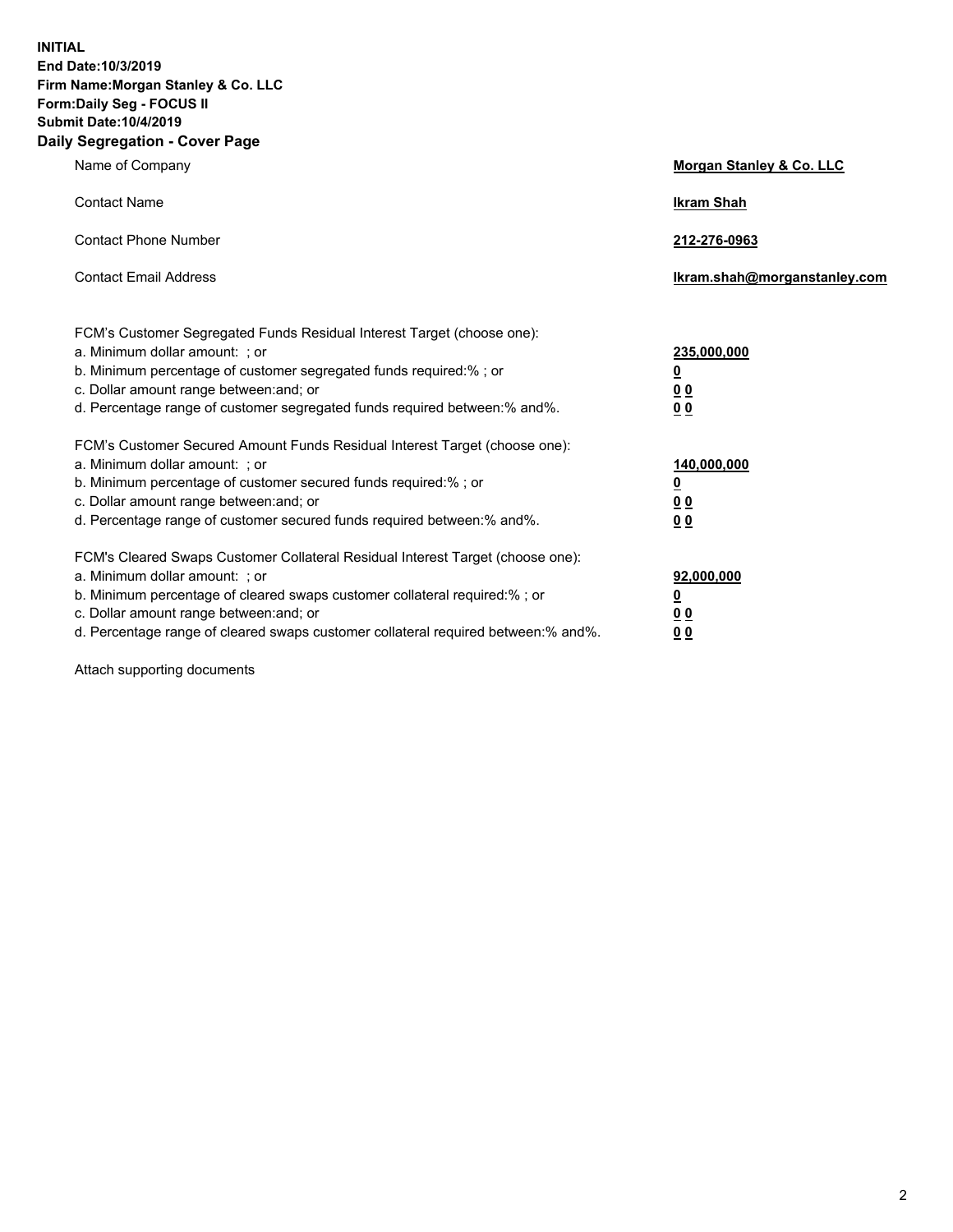## **INITIAL End Date:10/3/2019 Firm Name:Morgan Stanley & Co. LLC Form:Daily Seg - FOCUS II Submit Date:10/4/2019**

## **Daily Segregation - Secured Amounts**

|                | Foreign Futures and Foreign Options Secured Amounts                                         |                                              |
|----------------|---------------------------------------------------------------------------------------------|----------------------------------------------|
|                | Amount required to be set aside pursuant to law, rule or regulation of a foreign            | $0$ [7305]                                   |
|                | government or a rule of a self-regulatory organization authorized thereunder                |                                              |
| 1.             | Net ledger balance - Foreign Futures and Foreign Option Trading - All Customers             |                                              |
|                | A. Cash                                                                                     | 3,159,564,164 [7315]                         |
|                | B. Securities (at market)                                                                   | 2,260,380,669 [7317]                         |
| 2.             | Net unrealized profit (loss) in open futures contracts traded on a foreign board of trade   | -391,814,473 [7325]                          |
| 3.             | Exchange traded options                                                                     |                                              |
|                | a. Market value of open option contracts purchased on a foreign board of trade              | 32,251,273 [7335]                            |
|                | b. Market value of open contracts granted (sold) on a foreign board of trade                | -32,036,982 [7337]                           |
| 4.             | Net equity (deficit) (add lines 1.2. and 3.)                                                | 5,028,344,651 [7345]                         |
| 5.             | Account liquidating to a deficit and account with a debit balances - gross amount           | 191,631,595 [7351]                           |
|                | Less: amount offset by customer owned securities                                            | -191,215,539 [7352] 416,056 [7354]           |
| 6.             | Amount required to be set aside as the secured amount - Net Liquidating Equity              | 5,028,760,707 [7355]                         |
|                | Method (add lines 4 and 5)                                                                  |                                              |
| 7.             | Greater of amount required to be set aside pursuant to foreign jurisdiction (above) or line | 5,028,760,707 [7360]                         |
|                | 6.                                                                                          |                                              |
|                | FUNDS DEPOSITED IN SEPARATE REGULATION 30.7 ACCOUNTS                                        |                                              |
| 1.             | Cash in banks                                                                               |                                              |
|                | A. Banks located in the United States                                                       | 228,062,100 [7500]                           |
|                | B. Other banks qualified under Regulation 30.7                                              | 427,015,623 [7520] 655,077,723               |
|                |                                                                                             | $[7530]$                                     |
| 2.             | Securities                                                                                  |                                              |
|                | A. In safekeeping with banks located in the United States                                   | 605,054,968 [7540]                           |
|                | B. In safekeeping with other banks qualified under Regulation 30.7                          | 0 [7560] 605,054,968 [7570]                  |
| 3.             | Equities with registered futures commission merchants                                       |                                              |
|                | A. Cash                                                                                     | 9,623,845 [7580]                             |
|                | <b>B.</b> Securities                                                                        | $0$ [7590]                                   |
|                | C. Unrealized gain (loss) on open futures contracts                                         | 619,064 [7600]                               |
|                | D. Value of long option contracts                                                           | $0$ [7610]                                   |
|                | E. Value of short option contracts                                                          | 0 [7615] 10,242,909 [7620]                   |
| 4.             | Amounts held by clearing organizations of foreign boards of trade                           |                                              |
|                | A. Cash                                                                                     | $0$ [7640]                                   |
|                | <b>B.</b> Securities                                                                        | $0$ [7650]                                   |
|                | C. Amount due to (from) clearing organization - daily variation                             | $0$ [7660]                                   |
|                | D. Value of long option contracts                                                           | $0$ [7670]                                   |
|                | E. Value of short option contracts                                                          | 0 [7675] 0 [7680]                            |
| 5.             | Amounts held by members of foreign boards of trade                                          |                                              |
|                | A. Cash                                                                                     | 2,728,956,623 [7700]                         |
|                | <b>B.</b> Securities                                                                        | 1,655,325,701 [7710]                         |
|                | C. Unrealized gain (loss) on open futures contracts                                         | -392,433,537 [7720]                          |
|                | D. Value of long option contracts                                                           | 32,251,273 [7730]                            |
|                | E. Value of short option contracts                                                          | -32,036,982 [7735] 3,992,063,078             |
|                |                                                                                             | $[7740]$                                     |
| 6.             | Amounts with other depositories designated by a foreign board of trade                      | $0$ [7760]                                   |
| 7.             | Segregated funds on hand                                                                    | $0$ [7765]                                   |
| 8.             | Total funds in separate section 30.7 accounts                                               | 5,262,438,678 [7770]                         |
| 9.             | Excess (deficiency) Set Aside for Secured Amount (subtract line 7 Secured Statement         | 233,677,971 [7380]                           |
|                | Page 1 from Line 8)                                                                         |                                              |
| $\overline{A}$ | $\pm$ Approach for Freezer funds in a consistent and the OO 7 approximately                 | $\overline{110}$ and and $\overline{177001}$ |

- 10. Management Target Amount for Excess funds in separate section 30.7 accounts **140,000,000** [7780]
- 11. Excess (deficiency) funds in separate 30.7 accounts over (under) Management Target **93,677,971** [7785]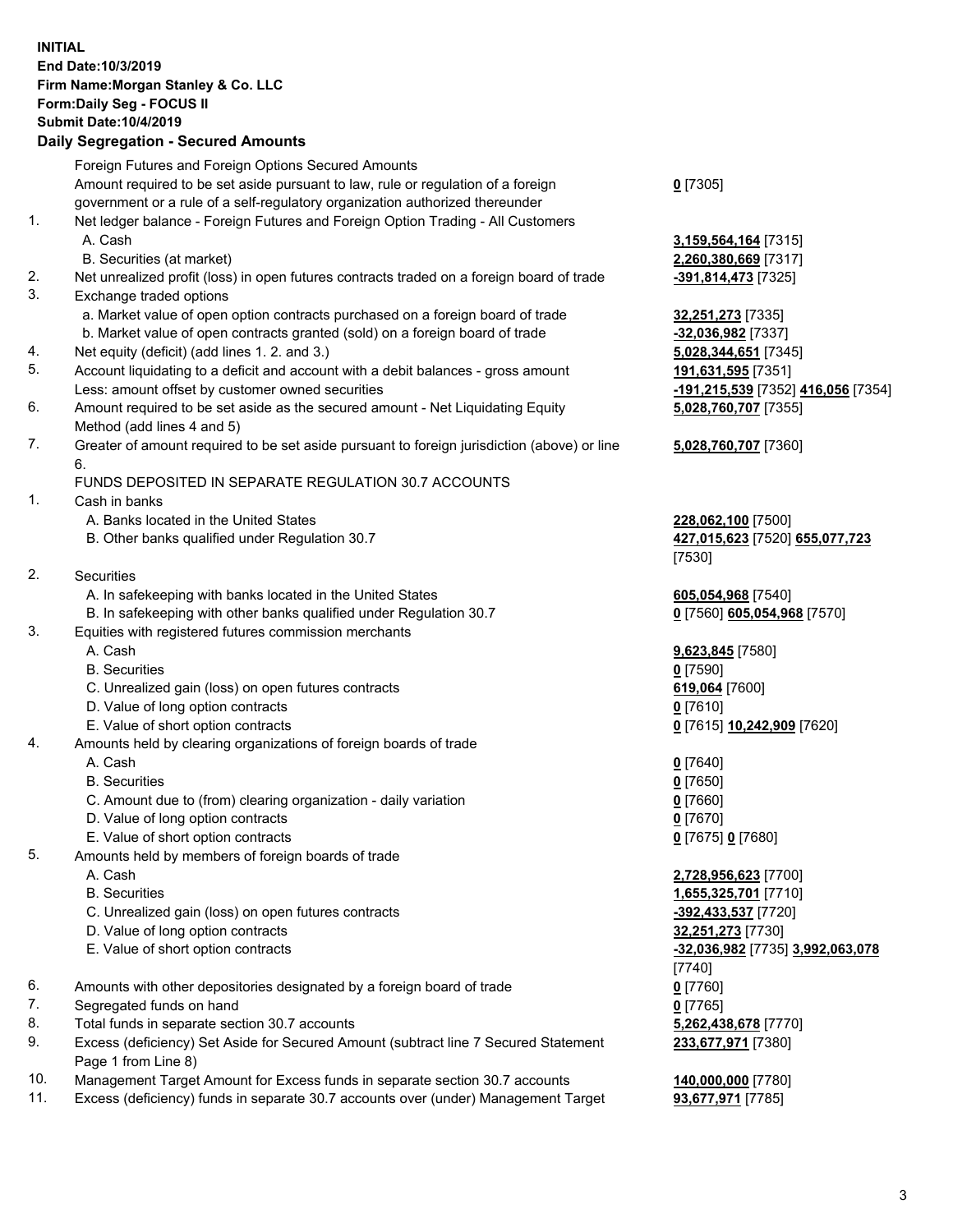**INITIAL End Date:10/3/2019 Firm Name:Morgan Stanley & Co. LLC Form:Daily Seg - FOCUS II Submit Date:10/4/2019 Daily Segregation - Segregation Statement** SEGREGATION REQUIREMENTS(Section 4d(2) of the CEAct) 1. Net ledger balance A. Cash **12,190,363,858** [7010] B. Securities (at market) **6,513,316,697** [7020] 2. Net unrealized profit (loss) in open futures contracts traded on a contract market **-582,879,351** [7030] 3. Exchange traded options A. Add market value of open option contracts purchased on a contract market **546,455,351** [7032] B. Deduct market value of open option contracts granted (sold) on a contract market **-376,563,993** [7033] 4. Net equity (deficit) (add lines 1, 2 and 3) **18,290,692,562** [7040] 5. Accounts liquidating to a deficit and accounts with debit balances - gross amount **264,406,294** [7045] Less: amount offset by customer securities **-263,285,665** [7047] **1,120,629** [7050] 6. Amount required to be segregated (add lines 4 and 5) **18,291,813,191** [7060] FUNDS IN SEGREGATED ACCOUNTS 7. Deposited in segregated funds bank accounts A. Cash **4,569,506,029** [7070] B. Securities representing investments of customers' funds (at market) **0** [7080] C. Securities held for particular customers or option customers in lieu of cash (at market) **980,763,092** [7090] 8. Margins on deposit with derivatives clearing organizations of contract markets A. Cash **6,913,034,829** [7100] B. Securities representing investments of customers' funds (at market) [7110] C. Securities held for particular customers or option customers in lieu of cash (at market) **5,532,553,605** [7120] 9. Net settlement from (to) derivatives clearing organizations of contract markets **405,931,550** [7130] 10. Exchange traded options A. Value of open long option contracts **546,455,351** [7132] B. Value of open short option contracts **-376,563,993** [7133] 11. Net equities with other FCMs A. Net liquidating equity **9,563,940** [7140] B. Securities representing investments of customers' funds (at market) **0** [7160] C. Securities held for particular customers or option customers in lieu of cash (at market) **0** [7170] 12. Segregated funds on hand **0** [7150] 13. Total amount in segregation (add lines 7 through 12) **18,581,244,403** [7180] 14. Excess (deficiency) funds in segregation (subtract line 6 from line 13) **289,431,212** [7190]

- 15. Management Target Amount for Excess funds in segregation **235,000,000** [7194]
- 16. Excess (deficiency) funds in segregation over (under) Management Target Amount Excess

**54,431,212** [7198]